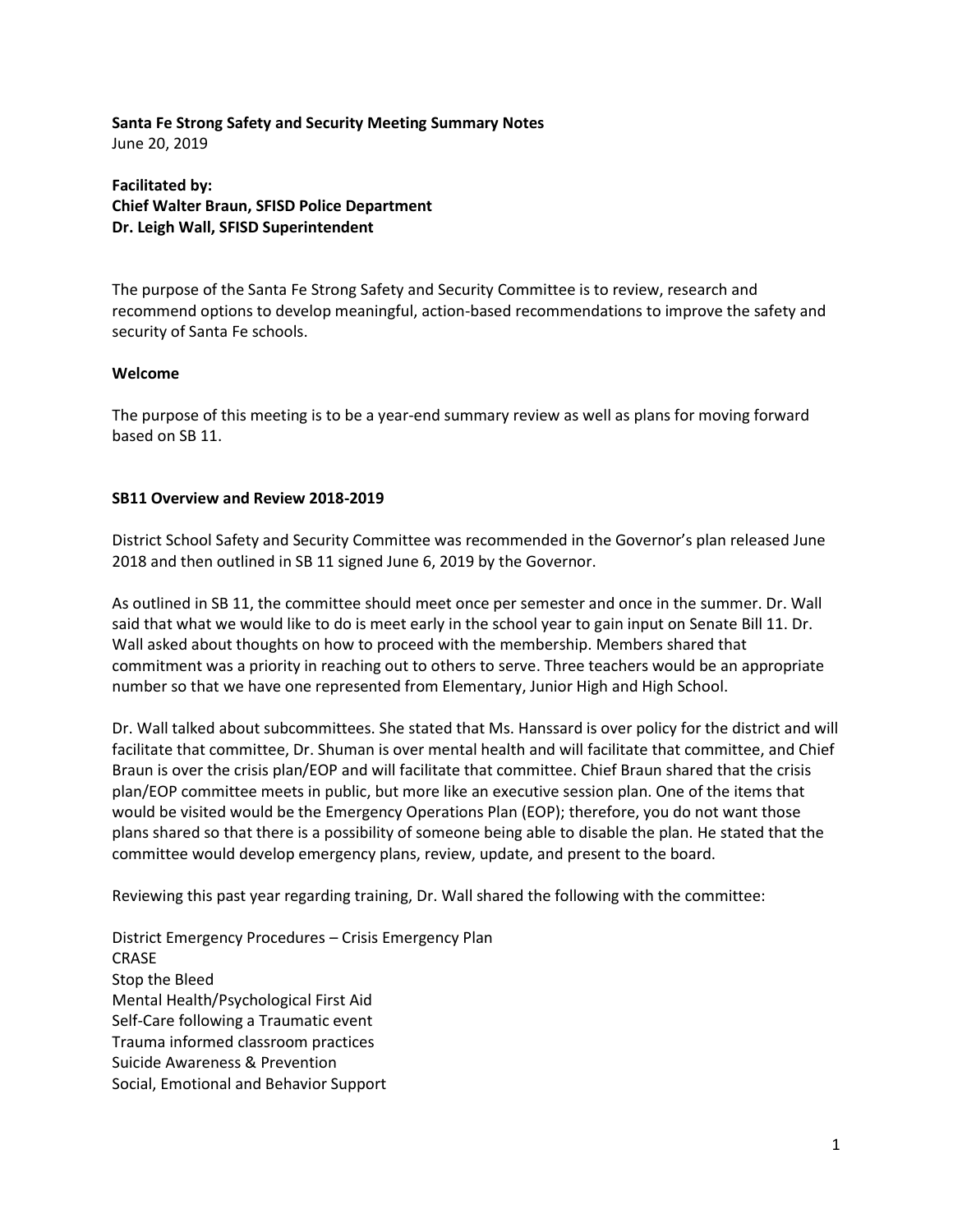Threat Assessment Team Training (District & Campus Administrators, Counselors, Lead Nurse, Police staff and select staff)

Critical Incident Stress Management Association Training-FBI training

Safe Schools (To include but not limited to Response to an Active Shooter, Bullying Recognition & Response, Health Emergencies, Child Abuse Identification, and Crisis Response & Recovery)

Law Enforcement Active Shooter & Specialized Alert Training-6 Trainers & 1 Stop the Bleed Trainer We have 13 full time police officers, 9 part-time police officers, 8 campus safety assistances. Prior to May 18, 2018, we had an officer to student ratio of 1/603. Currently, we have a 1/345 ratio. The state recommendation is 1/1000. SFISD has the lowest ratio in the state.

Chief discussed camera upgrades. We had single lens cameras, and now we have 4 lens cameras. We also went to real-time camera monitoring this year. We are going to add a second camera monitor for this upcoming school year. We have added Any Vision facial recognition software. A member asked if it was common to only have one person monitor cameras. Chief Braun and Dr. Wall responded that many districts don't have anyone monitoring cameras all day long. The member asked for more information on the cameras and facial recognition so that she could read more about it.

Chief also reviewed the added localized door alarms at the high school. There are 22 extra doors, outside of the main entrances, that have localized alarms. We get texts and emails when one of the alarmed doors is opened. We are moving toward dual authentication credentials. This would require an employee to have to use their ID badge as well as their fingerprint to have access to a building. We also added an emergency management module to Raptor.

On the Human Intelligence side, we have revamped our Tribal Tips Program to make it easier. Chief Braun said what has helped us the most is the relationships that the officers have with the students. Parents on Patrol began with 25 members and now we have 4 active members at the end of the year. Social Sentinel social media monitoring. Social Sentinel only monitors twitter and not Instagram or Snapchat. Gaggle searches the internet within the District and District computers. Gaggle has a person who monitors the District system. Threat Assessment Teams are on the elementary and secondary level.

Fire Alarm & PC Systems-Have pre-recorded system messages that align with Standard Response Protocols. A member asked if we do regular checks of these systems to make sure they are working properly. Chief Braun stated that when we do drills we check them and Dr. wall stated that technology checks them as well. The high school has panic alarms in every classroom. If it triggers it sends messages to Mutual Link. Rave Application is not a part of Mutual Link but it does have an app that will communicate with Mutual Link. It is offered to the all staff. Mutual Link is a system where the Dispatcher creates an incident and the Dispatcher can drag over the agencies that need to be involved. It drags over video, radio frequency, etc.

Barnett Elementary will have audio enhancements where teachers can wear microphones around their necks and can use the microphone to enhance their voices. These microphones have panic buttons on the back that can be pushed in an emergency.

The high school has now totally updated the Fire Alarm System to voice activated message.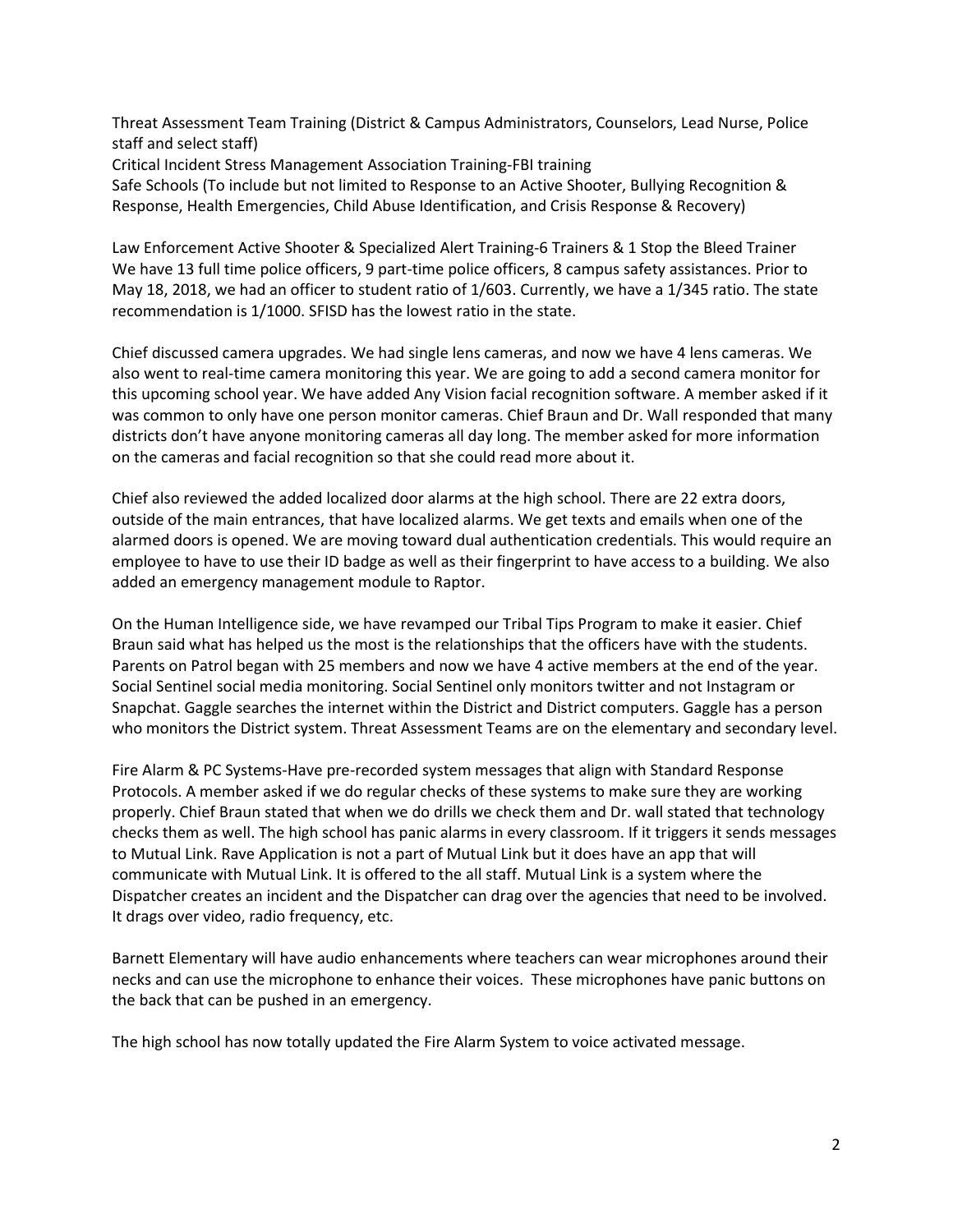Physical Design & Safety- Secure vestibule was added at the high school. Front office modifications are in progress at the other schools. RJW is getting a new front office design that is going increase safety. All schools received new fencing.

Updated Maps and Door Numbering will be installed on all doors across the district. This will assist Emergency Response Teams to identify rooms.

The SFISD police department is putting together emergency buckets for each classroom for 2019-2020.

Designated "Indian Out Of Sight Zone" signs so that staff and students know where to stand to be out of the visual site of an intruder.

Every staff member has a standard emergency response card with their ID badge.

SRP Video which will be used for student training.

We have 4 mental health counselors at the high school through the VOCA grant. We have 5 Region 4 mental health counselors between the junior high and elementary schools. We've worked collaboratively with The Gulf Coast Center and Texas Children's Hospital Trauma and Grief Center throughout the year.

District Safety & Security Audits-Texas School Safety Center. Dr. Wall shared that it is an audit on all safety and crisis management procedures. The investigation was handled by federal, state and county agencies. We were recognized with a school safety certificate in the past – since then the program has been discontinued.

Funding Support- We received a federal grant, Project SERV, for one year to restore the learning environment. We received state grant, VOCA, for trauma and grief counselors. If these funding sources no longer exist, the District will have to revisit the concern for sustainability fiscally. We have added a Positive Behavior Intervention Specialist for the district. Senate Bill 500 provided for Santa Fe specific funding for redesigning the art rooms specifically. We were awarded 10.9 million through TEA to start this project. There were other funds allocated for safety improvements. With the approval of funding the redevelopment is now in its preliminary planning stages.

Looking Forward: We are researching Social Media Monitoring Options. The company we are working with is run by Retired Secret Service Agents. The agency is going to charge \$35,000. The Board continues to research the Guardian Program and School Marshal Program. A community member approached Chief Braun about an Active Shooter K-9. A parent from Parkland wants to donate the dog and the training. The dog works off gunshot fire. There is also cost to the District as to maintaining the dog. There is a great deal more than just the donation. This is still under research.

#### **Next Steps-Future Meetings---**

Begin design on the HS renovations. Senate Bill 11 Policy Requirements regarding Threat Assessment Teams, Trauma Informed Policies, and Prevention added to Emergency Operation Plan (Mitigation, Preparedness, Response & Recovery)